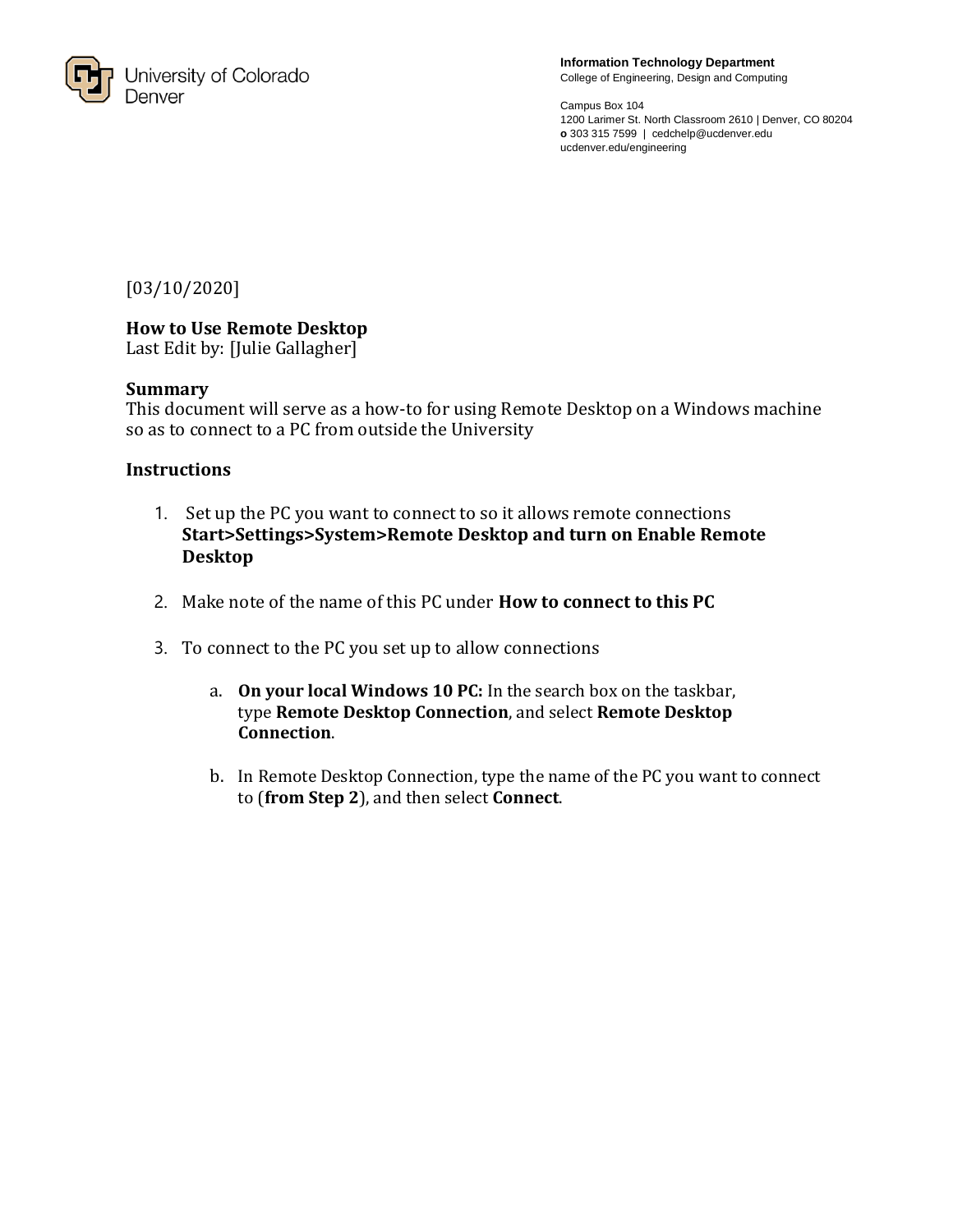## **Visual Instructions**

1. Set up the PC you want to connect to so it allows remote connections **Start>Settings>System>Remote Desktop and turn on Enable Remote Desktop**



2. Make note of the name of this PC under **How to connect to this PC**

| Settings                        |                                                                                                                                                                                                 | $\times$      |  |  |  |
|---------------------------------|-------------------------------------------------------------------------------------------------------------------------------------------------------------------------------------------------|---------------|--|--|--|
| Home<br>$\Omega$                | Remote Desktop                                                                                                                                                                                  |               |  |  |  |
| Find a setting<br>$\mathcal{D}$ | Remote Desktop                                                                                                                                                                                  |               |  |  |  |
| System                          | Remote Desktop lets you connect to and control this PC from a<br>remote device by using a Remote Desktop client (available for<br>Windows, Android, iOS and macOS). You'll be able to work from |               |  |  |  |
| 叼<br>Tablet mode                | another device as if you were working directly on this PC.                                                                                                                                      |               |  |  |  |
|                                 | Enable Remote Desktop                                                                                                                                                                           |               |  |  |  |
| 闫t<br>Multitasking              | On                                                                                                                                                                                              |               |  |  |  |
| 中<br>Projecting to this PC      | Keep my PC awake for connections when it is<br>plugged in                                                                                                                                       | Show settings |  |  |  |
| $\approx$<br>Shared experiences |                                                                                                                                                                                                 |               |  |  |  |
| 咛<br>Clipboard                  | Make my PC discoverable on private networks to<br>enable automatic connection from a remote<br>device                                                                                           | Show settings |  |  |  |
| $\leq$<br><b>Remote Desktop</b> | <b>Advanced settings</b>                                                                                                                                                                        |               |  |  |  |
| G)<br>About                     | How to connect to this PC                                                                                                                                                                       |               |  |  |  |
|                                 | Use this PC name to connect from your remote device:                                                                                                                                            |               |  |  |  |
|                                 | CEDC-NC2612D-L1.ucdenver.pvt                                                                                                                                                                    |               |  |  |  |